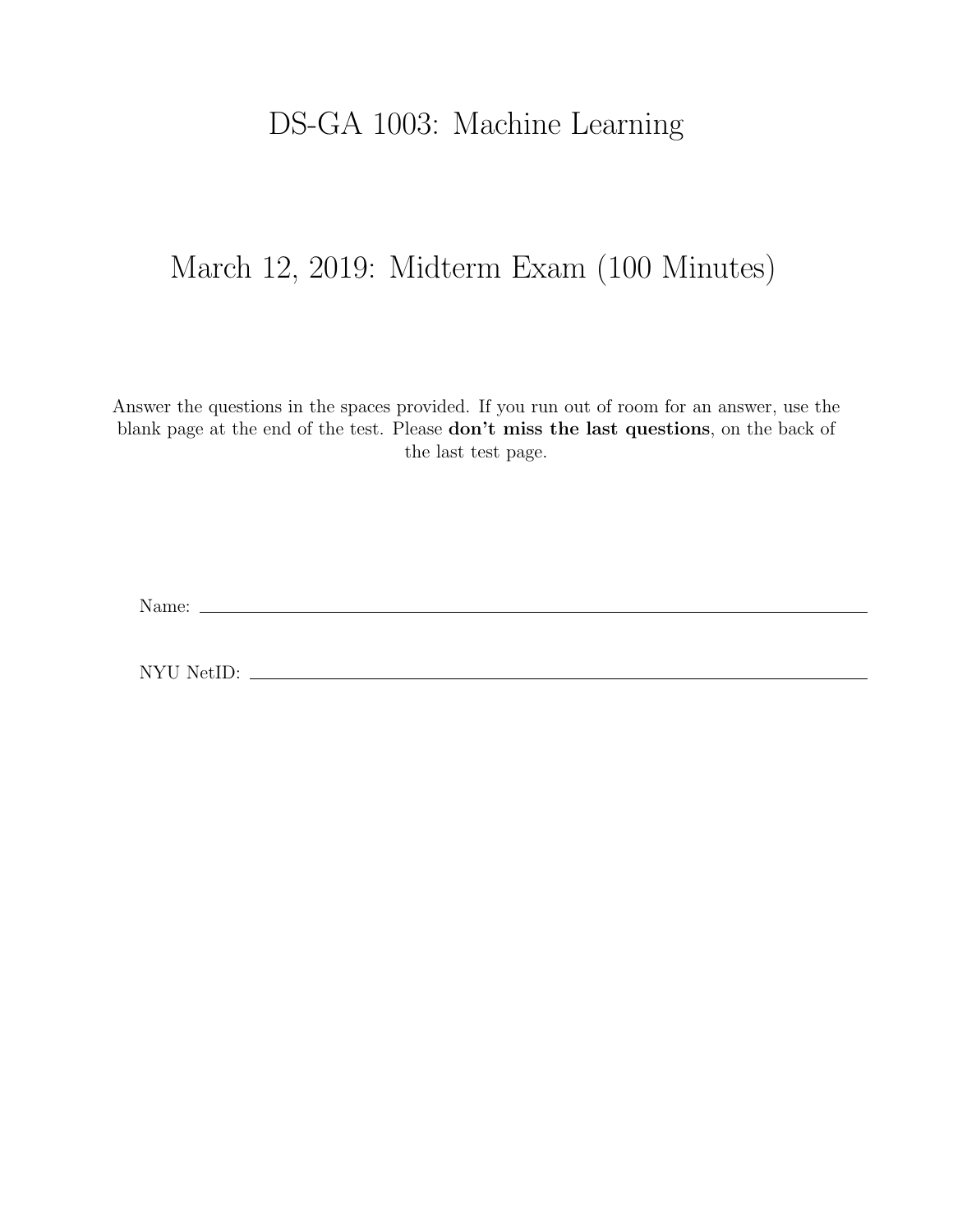| Question                                  | Points | Score |
|-------------------------------------------|--------|-------|
| 1) Bayes Optimal                          | 7      |       |
| 2) Risk Decomposition                     | 6      |       |
| 3) Linear Separability and Loss Functions | 6      |       |
| 4) SVM with Slack Variables               | 9      |       |
| 5) Dependent Features                     | 6      |       |
| 6) RBF Kernel                             | 4      |       |
| 7) $\ell_2$ -norm Penalty                 | 6      |       |
| Total:                                    | 44     |       |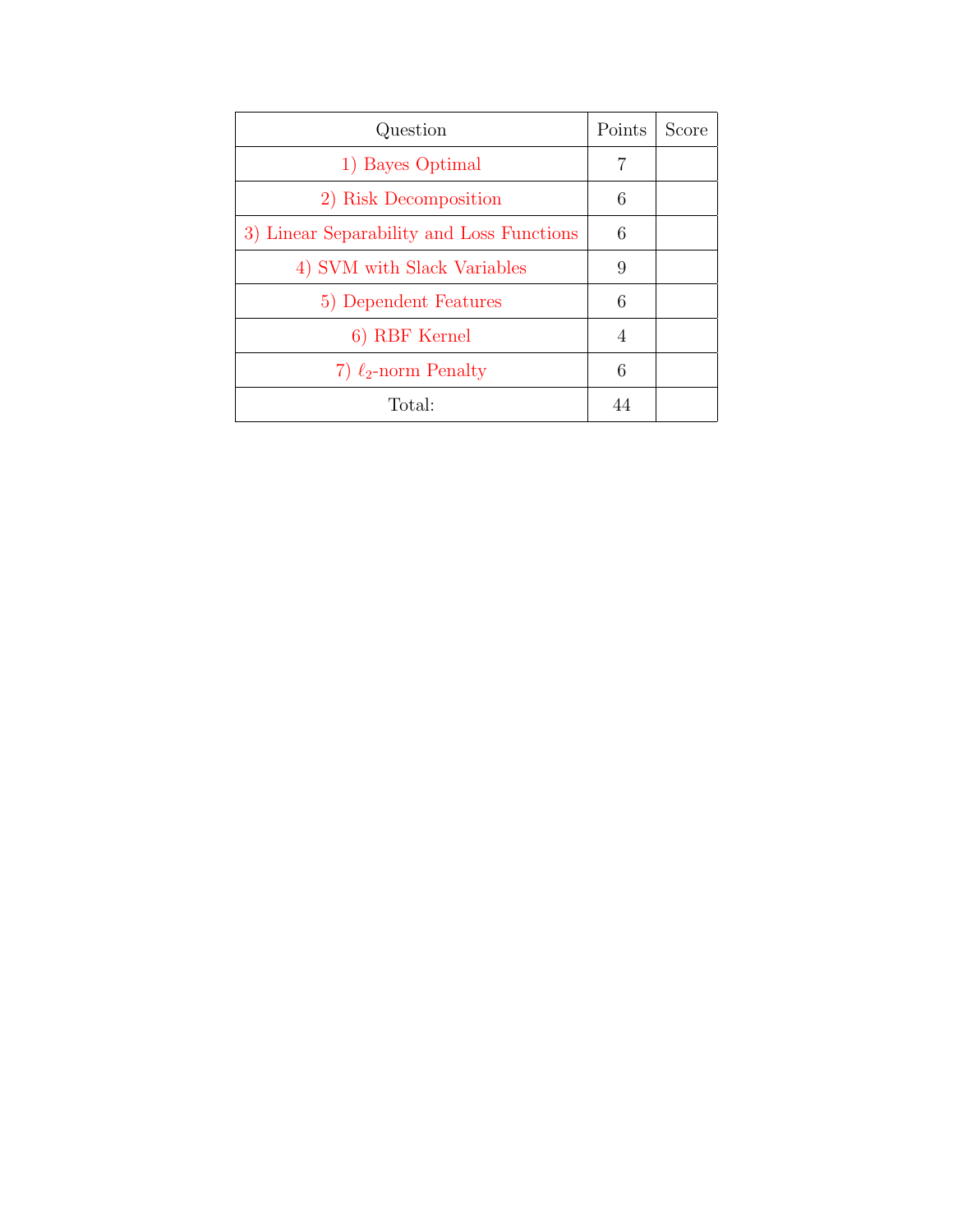<span id="page-2-0"></span>1. (7 points) Consider a binary classification problem. For class  $y = 0$ , x is sampled from  $\{1, 2, 3, 4, 5, 6, 7, 8\}$  with equal probability; for class  $y = 1$ , x is sampled from {7, 8, 9, 10} with equal probability. Assume that both classes are equally likely. Let  $f^* : \{1, 2, 3, 4, 5, 6, 7, 8, 9, 10\} \rightarrow \{0, 1\}$  represent the Bayes prediction function for the given setting under  $0 - 1$  loss. Find  $f^*$  and calculate the Bayes risk.

Solution: 0-1 loss:

$$
l(a, y) = 1(a \neq y) := \begin{cases} 1 & \text{if } a \neq y \\ 0 & \text{otherwise.} \end{cases}
$$

Risk:

$$
R(f) = \mathbb{E}[1(f(x) \neq y)] = 0 \cdot \mathbb{P}(f(x) = y) + 1 \cdot \mathbb{P}(f(x) \neq y)
$$
  
=  $\mathbb{P}(f(x) \neq y)$ ,

which is just the misclassification error rate.

Bayes prediction function is just the assignment to the most likely class,

$$
f^*(x) = \underset{c \in \{0,1\}}{\operatorname{argmax}} \ p(y = c | x)
$$

Therefore:

$$
f^*(x) = \begin{cases} 0 & \text{if } x \in \{1, 2, 3, 4, 5, 6\} \\ 1 & \text{if } x \in \{7, 8, 9, 10\} \end{cases}
$$

Under  $0-1$  loss, risk is the probability of mis-classification.  $f^*(x)$  mis-classifies points from class 0 occurring in {7, 8} as class 1. Hence, bayes risk is

$$
p(y = 0, x \in \{7, 8\}) = p(x \in \{7, 8\}|y = 0)p(y = 0)
$$

$$
= \frac{1}{4} \times \frac{1}{2}
$$

$$
= \frac{1}{8}
$$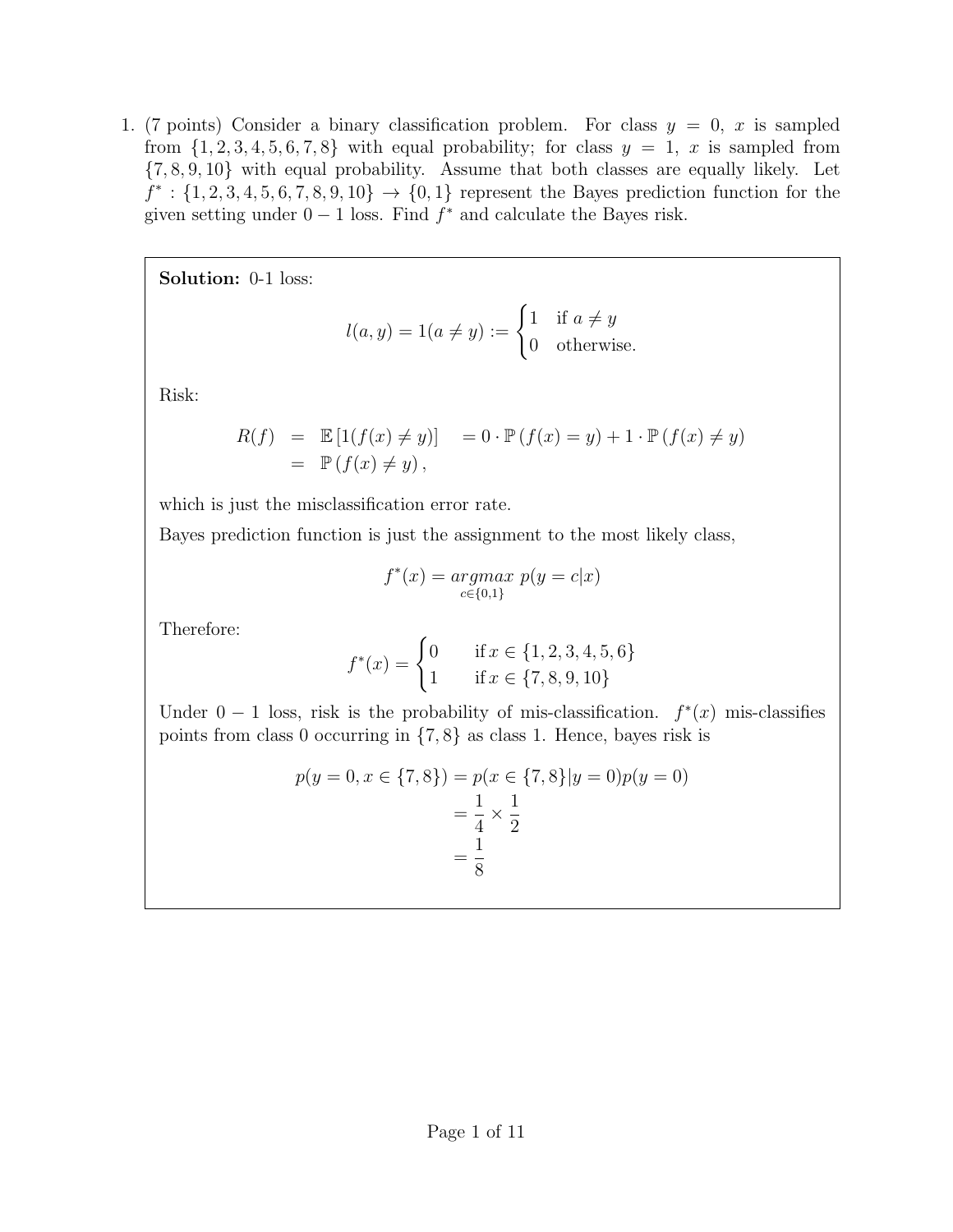<span id="page-3-0"></span>2. Consider the statistical learning problem for the distribution  $\mathcal D$  on  $\mathcal X \times \mathcal Y$ , where  $\mathcal X =$  $\mathcal{Y} = \mathbf{R}$ . A labeled example  $(x, y) \in \mathbf{R}^2$  sampled from  $\mathcal{D}$  has probability distribution given by  $x \sim \mathcal{N}(0, 1)$  and  $y|x \sim \mathcal{N}(f^*(x), 1)$ , where  $f^*(x) = \sum_{i=0}^{5} (i+1)x^i$ .

Let  $P_k$  denote the set of all polynomials of degree k on  $\mathbb{R}$ -that is, the set of all functions of the form  $f(x) = \sum_{i=0}^{k} a_i x^i$  for some  $a_1, \ldots, a_k \in \mathbf{R}$ .

Let  $D_m$  be a training set  $(x_1, y_1), \ldots, (x_m, y_m) \in \mathbb{R} \times \mathbb{R}$  drawn i.i.d. from  $D$ . We perform empirical risk minimization over a hypothesis space  $\mathcal H$  for the square loss. That is, we try to find  $f \in \mathcal{H}$  minimizing

$$
\hat{R}_m(f) = \frac{1}{m} \sum_{i=1}^m (f(x) - y)^2
$$

- (a) (2 points) If we change the hypothesis space  $\mathcal H$  from  $P_3(x)$  to  $P_4(x)$  while keeping the same training set, select ALL of the following that MUST be true:
	- $\Box$  Approximation error increases or stays the same.
	- **Approximation error decreases or stays the same.**
	- $\square$  Estimation error increases or stays the same.
	- $\Box$  Bayes risk decreases.
- (b) (2 points) If we change the hypothesis space  $\mathcal H$  from  $P_5(x)$  to  $P_6(x)$  while keeping the same training set, select ALL of the following that MUST be true:
	- **Approximation error stays the same.**
	- $\square$  Estimation error stays the same.
	- $\Box$  Optimization error stays the same.
	- **Bayes risk stays the same.**
- (c) (2 points) If we increase the size of the training set m from 1000 to 5000 while keeping the same hypothesis space  $P_5(x)$ , select **ALL** of the following that **MUST** be true:
	- **Approximation error stays the same.**
	- $\square$  Estimation error decreases or stays the same.
	- **The variance of**  $\hat{R}_m(f)$  for  $f(x) = x^2$  decreases.
	- Bayes risk stays the same.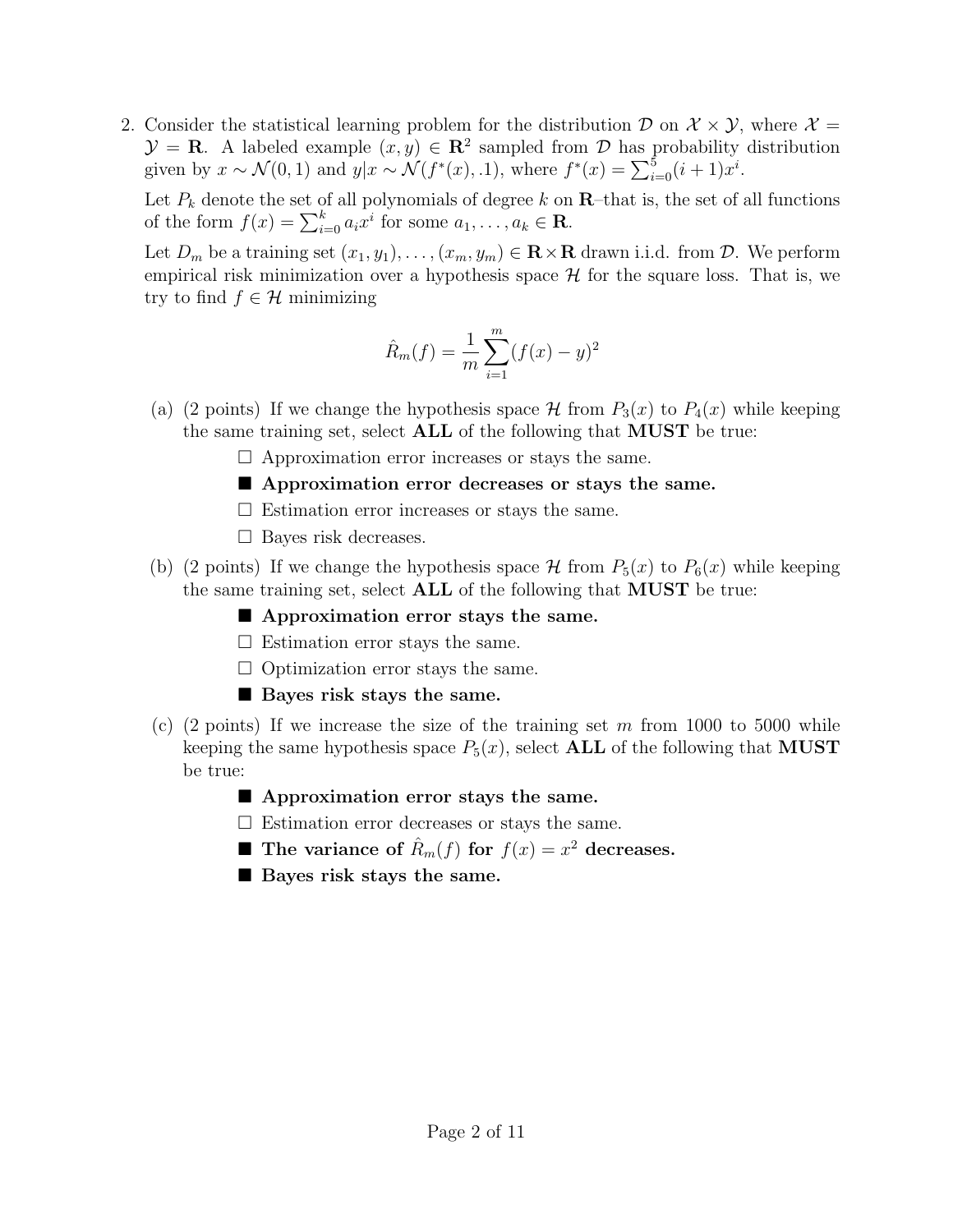<span id="page-4-0"></span>3. Let  $D_t$  denote a training set  $(x_1, y_1), \ldots, (x_{n_t}, y_{n_t}) \in \mathbb{R}^d \times \{-1, 1\}$  and  $D_v$  a validation set  $(x_1, y_1), \ldots, (x_{n_v}, y_{n_v}) \in \mathbf{R}^d \times \{-1, 1\}.$  The training set  $D_t$  is linearly separable. Define  $J(\theta) = \frac{1}{n_t} \sum_{(x,y)\in D_t} \ell(m)$ , where  $\ell(m)$  is a margin-based loss function, and m is the margin defined by  $m = y(\theta^T x)$ .

We have run an iterative optimization algorithm for 100 steps and attained  $\ddot{\theta}$  as our approximate minimizer of  $J(\theta)$ .

Denote the training accuracy by  $\alpha(D_t) = \frac{1}{n_t} \sum_{(x,y)\in D_t} \mathbf{1}(y \tilde{\theta}^T x > 0)$  and the validation accuracy by  $\alpha(D_v) = \frac{1}{n_v} \sum_{(x,y) \in D_v} \mathbf{1}(y \tilde{\theta}^T x > 0).$ 

- (a) Answer the following for the logistic loss  $\ell(m) = \log(1 + e^{-m})$ :
	- i. (1 point) **F** True or False: Achieving 100% training accuracy  $(\alpha(D_t))$  = 1) implies that we have achieved a minimizer of the objective function ( $\theta \in$  $\arg \min_{\theta} J(\theta)$ .
	- ii. (1 point) **F** True or False: Achieving 100% validation accuracy  $(\alpha(D_v) =$ 1) implies that we have achieved a minimizer of the objective function ( $\theta_t \in$  $\arg \min_{\theta} J(\theta)$ ).
- (b) Answer the following for the hinge loss  $\ell(m) = \max(0, 1 m)$ :
	- i. (1 point) **F** True or False: Achieving 100% training accuracy  $(\alpha(D_t))$  = 1) implies that we have achieved a minimizer of the objective function ( $\theta \in$  $\arg \min_{\theta} J(\theta)$ ).
	- ii. (1 point)  $\mathbf{T}$  True or False: Achieving a minimizer of the objective function  $(\tilde{\theta} \in \arg\min_{\theta} J(\theta))$  implies we have achieved **training** accuracy 100% ( $\alpha(D_t)$ ) 1).
- (c) Answer the following for the perceptron loss  $\ell(m) = \max(0, -m)$ :
	- i. (1 point) **T** True or False: Achieving 100% training accuracy  $(\alpha(D_t))$  = 1) implies that we have achieved a minimizer of the objective function ( $\theta \in$  $\arg \min_{\theta} J(\theta)$ .
	- ii. (1 point)  $\mathbf{F}$  True or False: Achieving a minimizer of the objective function  $(\tilde{\theta} \in \arg\min_{\theta} J(\theta))$  implies we have achieved **training** accuracy 100% ( $\alpha(D_t)$ ) 1).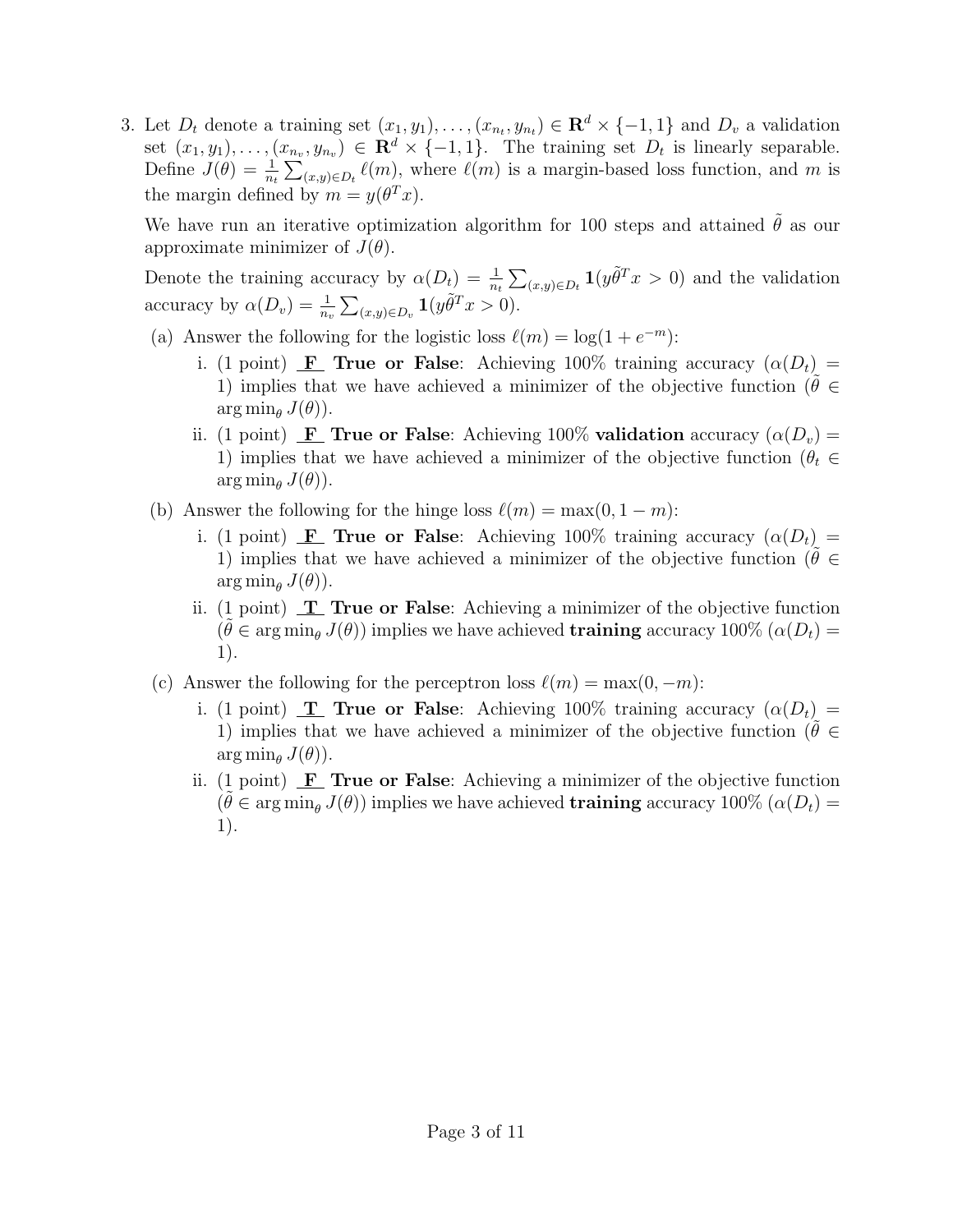

Figure 1: A subset of datapoints from  $D_m$  with the decision boundary.

<span id="page-5-0"></span>4. Given a dataset  $D_m = \{(z_1, y_1), \ldots, (z_m, y_m)\} \in \mathbb{R}^2 \times \{-1, 1\}$  we solve the optimization problem given below to obtain  $w, b$  which characterizes the hyperplane which classifies any point  $z \in \mathbf{R}^d$  into one of the classes  $y = +1$  or  $y = -1$  and a number  $\xi_i$  for each datapoint  $z_i \in D_m$ , referred to as slack.

<span id="page-5-1"></span>
$$
\begin{array}{ll}\text{minimize}_{w,b,\xi} & \|w\|_2^2 + \frac{C}{m} \sum_{i=1}^n \xi_i\\ \text{subject to} & y_i(w^T z_i - b) \ge 1 - \xi_i \quad \text{for all } i\\ & \xi_i \ge 0 \quad \text{for all } i. \end{array}
$$

On solving the optimization problem on  $D_{100}$  for some  $C \geq 0$ , we get that  $\hat{w} = (1, 1)^T$ and  $\hat{b} = 1$  $\hat{b} = 1$ . Define  $\hat{f}(z) = \hat{w}^T z - \hat{b}$ . Figure 1 shows a subset of datapoints from  $D_m$  and assume that for all the datapoints  $z_i \in D_m$  not shown in Figure [1](#page-5-1) we have  $y_i \hat{f}(z_i) > 1$ . In the figure a label of + represents  $y = 1$  and a label of  $\blacktriangle$  represents  $y = -1$ .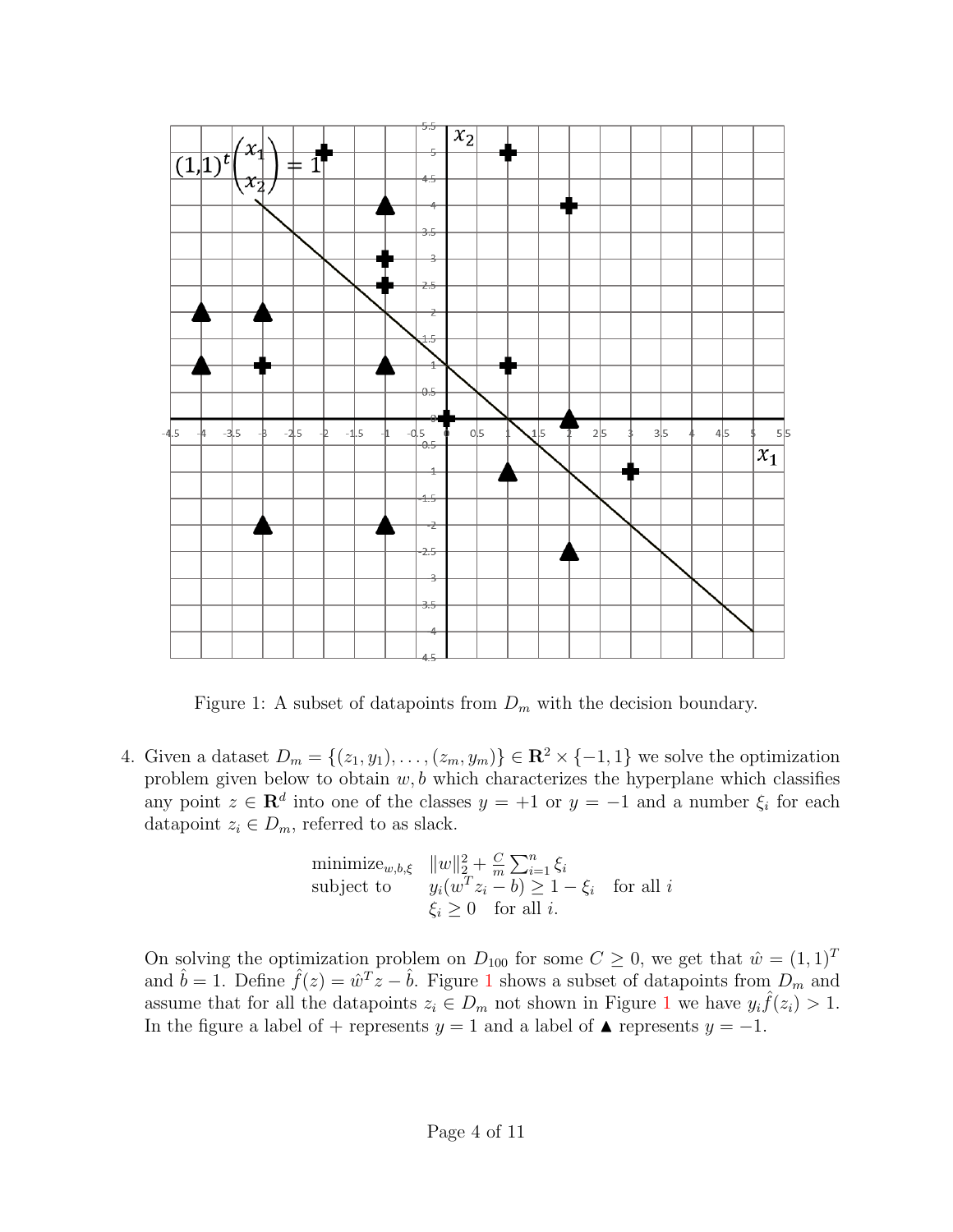

Figure 2: Solution to SVM Question

- (a) (2 points) On the graph in figure [1,](#page-5-1) draw lines to characterize the margin of the classifier  $\hat{w}^T z = \hat{b}$ . The lines characterizing the margin are defined by  $\{z \in \mathbb{R}^2 :$  $\hat{f}(z) = 1$  and  $\{z \in \mathbb{R}^2 : \hat{f}(z) = -1\}.$
- (b) (4 points) Let  $\xi_{x_1,x_2}$  denote the slack of the point located at  $z = (x_1, x_2)$ . For each of the following questions below, fill in the blanks with the best choice from  $=$ , or  $\lt$ :

$$
\xi_{(2,4)} \leq \xi_{(2,0)} \qquad \xi_{(-1,1)} \equiv \xi_{(-1,-2)} \n\xi_{(-3,1)} \geq \xi_{(-1,2.5)} \qquad \xi_{(2,4)} \equiv \xi_{(-1,-2)}
$$

- (c) From the representer theorem and from duality, we saw that  $\hat{w}$  can be expressed as  $\hat{w} = \sum_{i=1}^{m} \alpha_i z_i$ , where any  $z_i$  with  $\alpha_i \neq 0$  is called a support vector. The complementary slackness conditions give us the following possibilities for any training example:
	- 1. The example definitely IS a support vector.
	- 2. The example definitely IS NOT a support vector.
	- 3. We cannot determine from the complementary slackness conditions whether or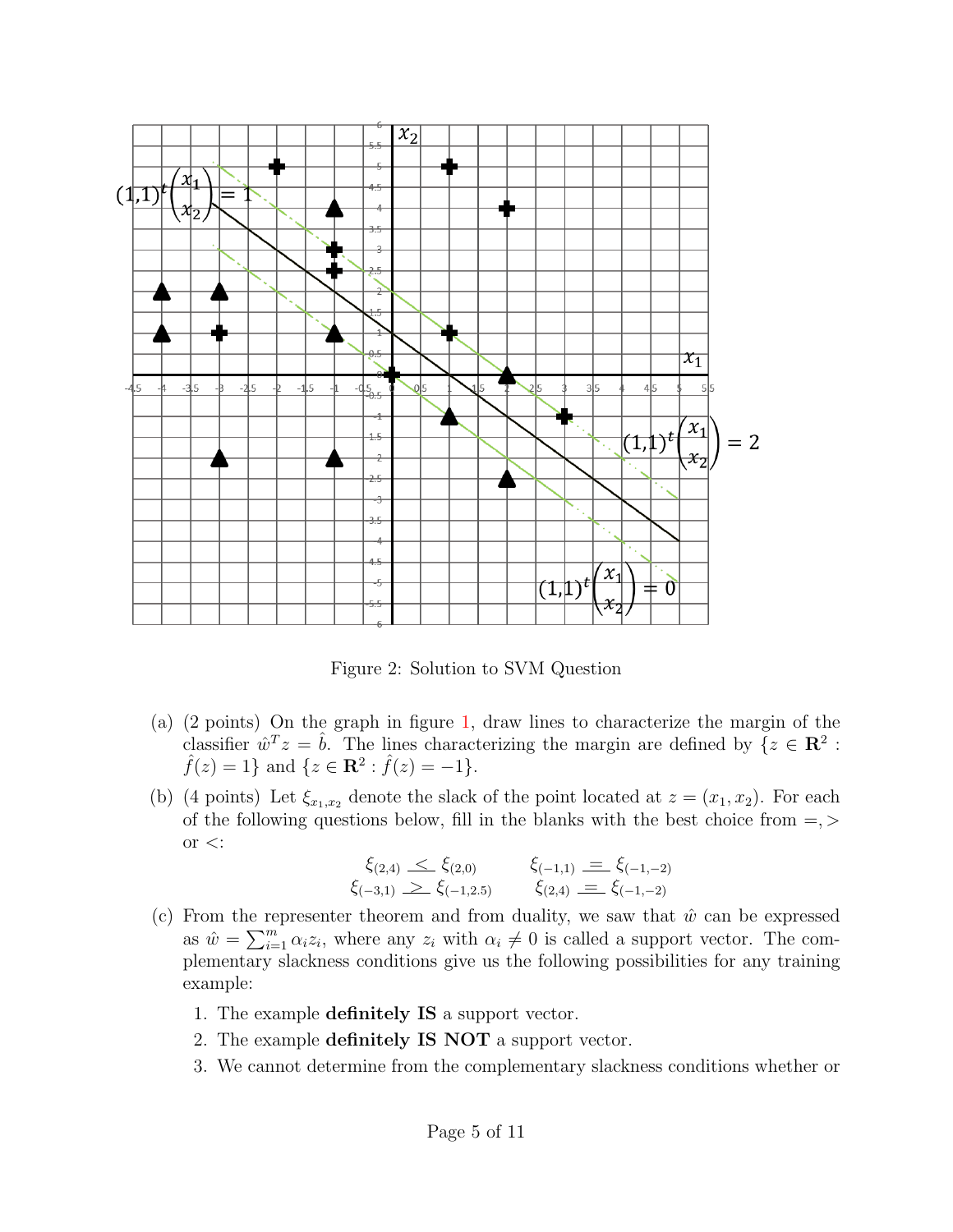not the example is a support vector.

For each of the following training points, select the ONE best option from the possibilities above:

- i. (1 point) Example at  $(2,4) \square 1 \square 2 \square 3$
- ii. (1 point) Example at  $(1,1) \square 1 \square 2 \square 3$
- iii. (1 point) Example at  $(2,0)$  **1**  $\Box$  2  $\Box$  3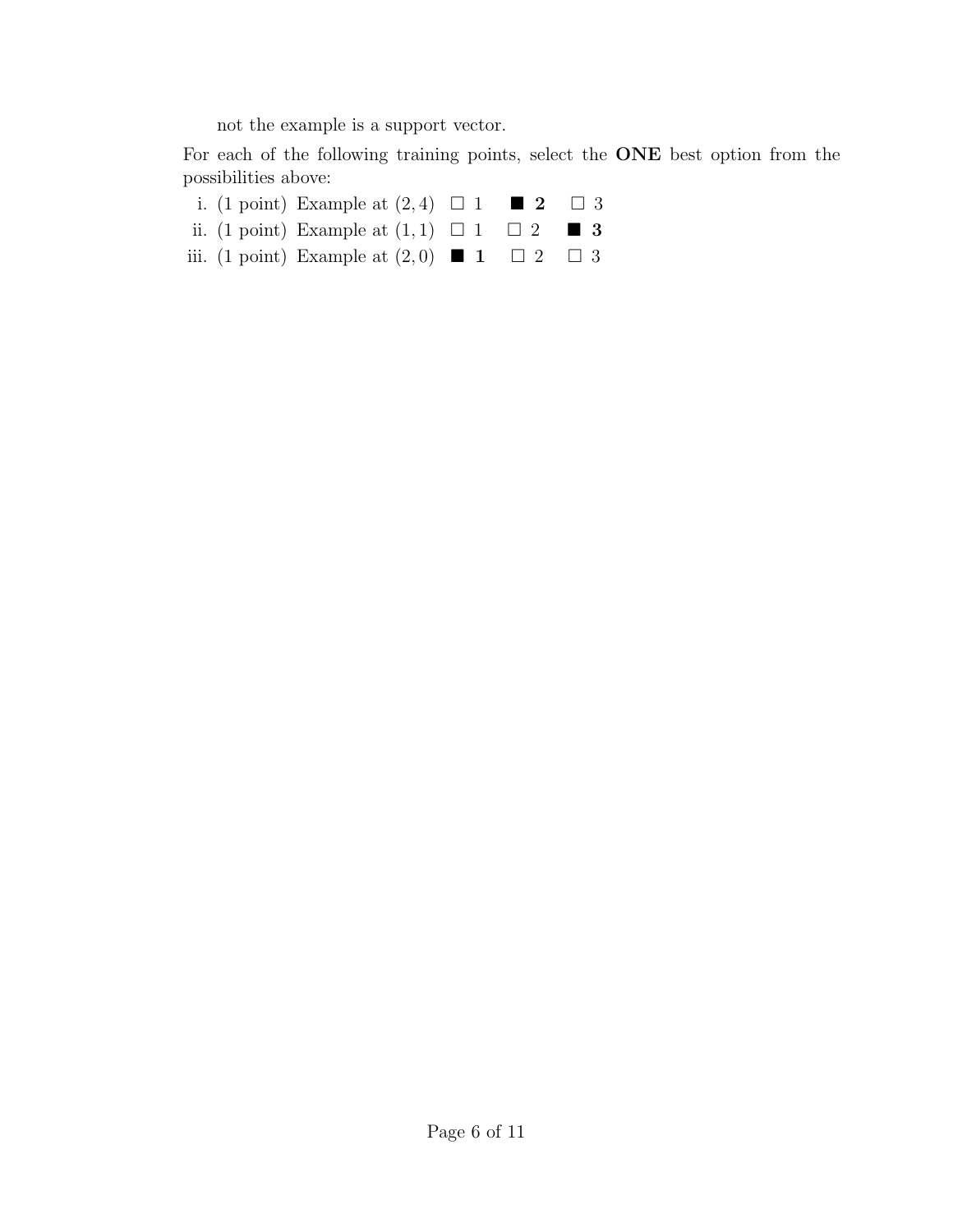<span id="page-8-0"></span>5. Let  $D_n$  represent a dataset  $(x_1, y_1), \ldots, (x_n, y_n) \in \mathbf{R}^d \times \mathbf{R}$ . The first two dimensions (i.e. features) of every vector  $x_i$  are related to each other by scaling:  $x_{i1} = sx_{i2}, \forall i =$  $1, 2, \ldots, n$  for some  $s \in \mathbf{R}$ . Let  $X \in \mathbf{R}^{n \times d}$  be the design matrix where the  $i^{th}$  row of X contains  $x_i^T$  and  $\text{rank}(X) = d-1$  (i.e. there are no other linear dependencies besides the one given). Consider the following objective function for elastic net defined over  $D_n$ :

$$
J(\theta) = \frac{1}{n} \sum_{i=1}^{n} (\theta^T x_i - y_i)^2 + \lambda_1 ||\theta||_1 + \lambda_2 ||\theta||_2^2
$$

- (a) Suppose that  $|s| \neq 1$ . We optimize  $J(\theta)$  using subgradient descent. We start the optimization from  $\theta_0$  and converge to  $\theta \in \operatorname{argmin}_{\theta \in \mathbf{R}^d} J(\theta)$ . We then restart the optimization from a different point  $\theta'_0$  and converge to  $\hat{\theta}' \in \operatorname{argmin}_{\theta \in \mathbf{R}^d} J(\theta)$ . Consider the following possibilities:
	- 1. Must have  $\hat{\theta} = \hat{\theta}'$
	- 2. May have  $\hat{\theta} \neq \hat{\theta}'$  but must have  $J(\hat{\theta}) = J(\hat{\theta}')$
	- 3. May have  $\hat{\theta} \neq \hat{\theta}'$  and  $J(\hat{\theta}) \neq J(\hat{\theta}')$

For each of the subparts below, select the ONE best possibility from the three given above:

- i. (1 point)  $\lambda_1 = 0, \lambda_2 = 0 \quad \square \quad 1 \quad \blacksquare \quad 2 \quad \square \quad 3$
- ii. (1 point)  $\lambda_1 > 0, \lambda_2 = 0$  **1**  $\Box$  2  $\Box$  3
- iii. (1 point)  $\lambda_1 = 0, \lambda_2 > 0$  **1**  $\Box$  2  $\Box$  3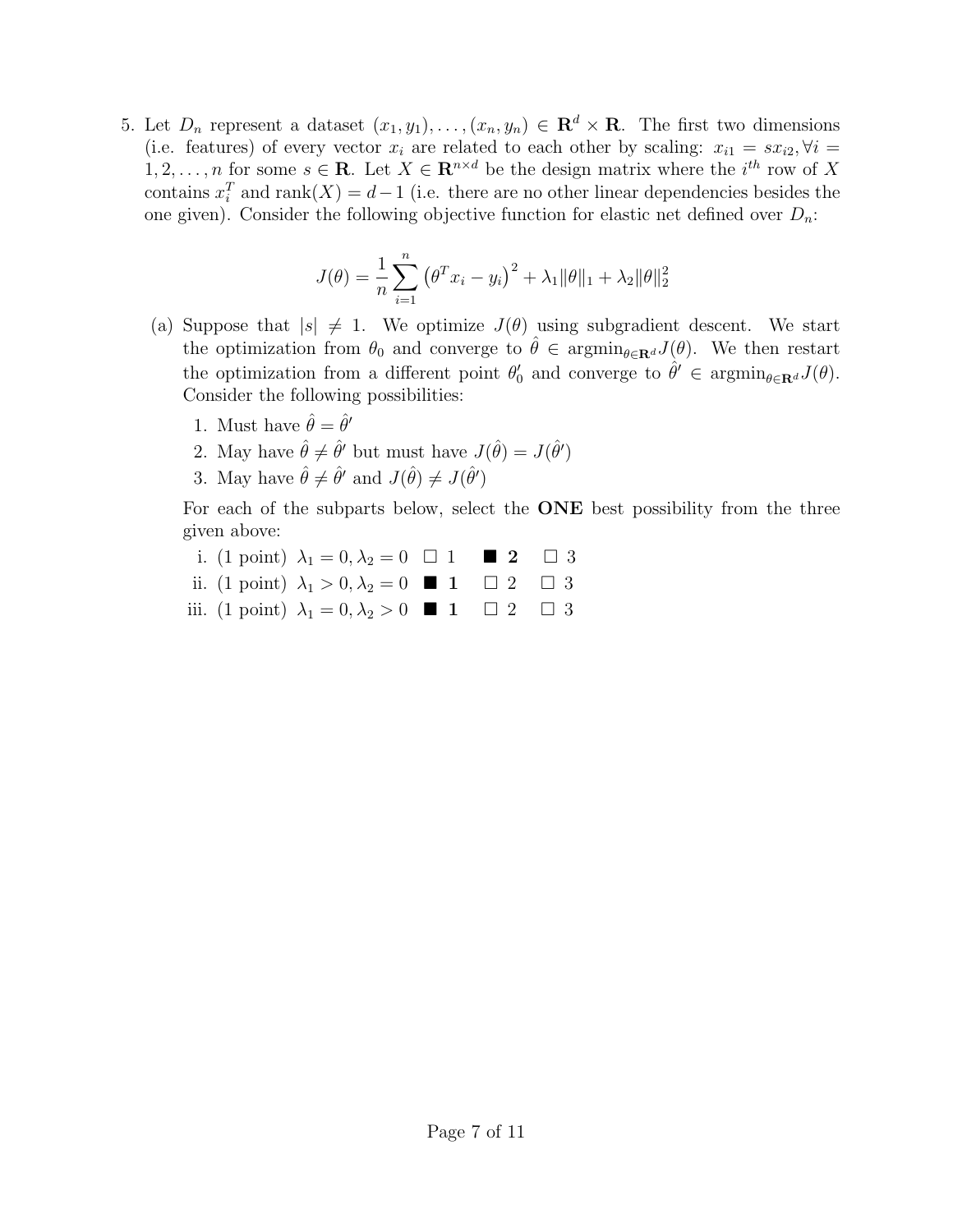(b) (3 points) Fix  $\lambda_1 = 0$  and  $\lambda_2 > 0$ . We optimize  $J(\theta)$  using stochastic gradient descent, starting from 0, and we attain  $\hat{\theta} \in \operatorname{argmin}_{\theta \in \mathbf{R}^d} J(\theta)$ . Let  $\hat{f}(x) = \hat{\theta}^T x$ . Consider a new point  $x_t \in \mathbf{R}^d$  such that  $x_t^T x_i = 0 \ \forall i = 1, 2, \ldots, n$ . Show that  $f(x_t) = 0$ . (This holds for any s, though you should not need to mention s in your answer.)

**Solution:** First we need to know that  $\hat{\theta} = \sum_{i=1}^{n} \alpha_i x_i$ , for some  $\alpha \in \mathbb{R}^n$ . This follows from the representer theorem or from the fact that in stochastic subgradient descent, we're always taking a step that's a multiple of a data point. Once we know that  $\theta$  is in the span of the data, we simply apply it to  $x_t$ :  $\hat{f}(x_t) = \theta^T x_t = \sum_{i=1}^n \alpha_i x_i^T x_t = 0.$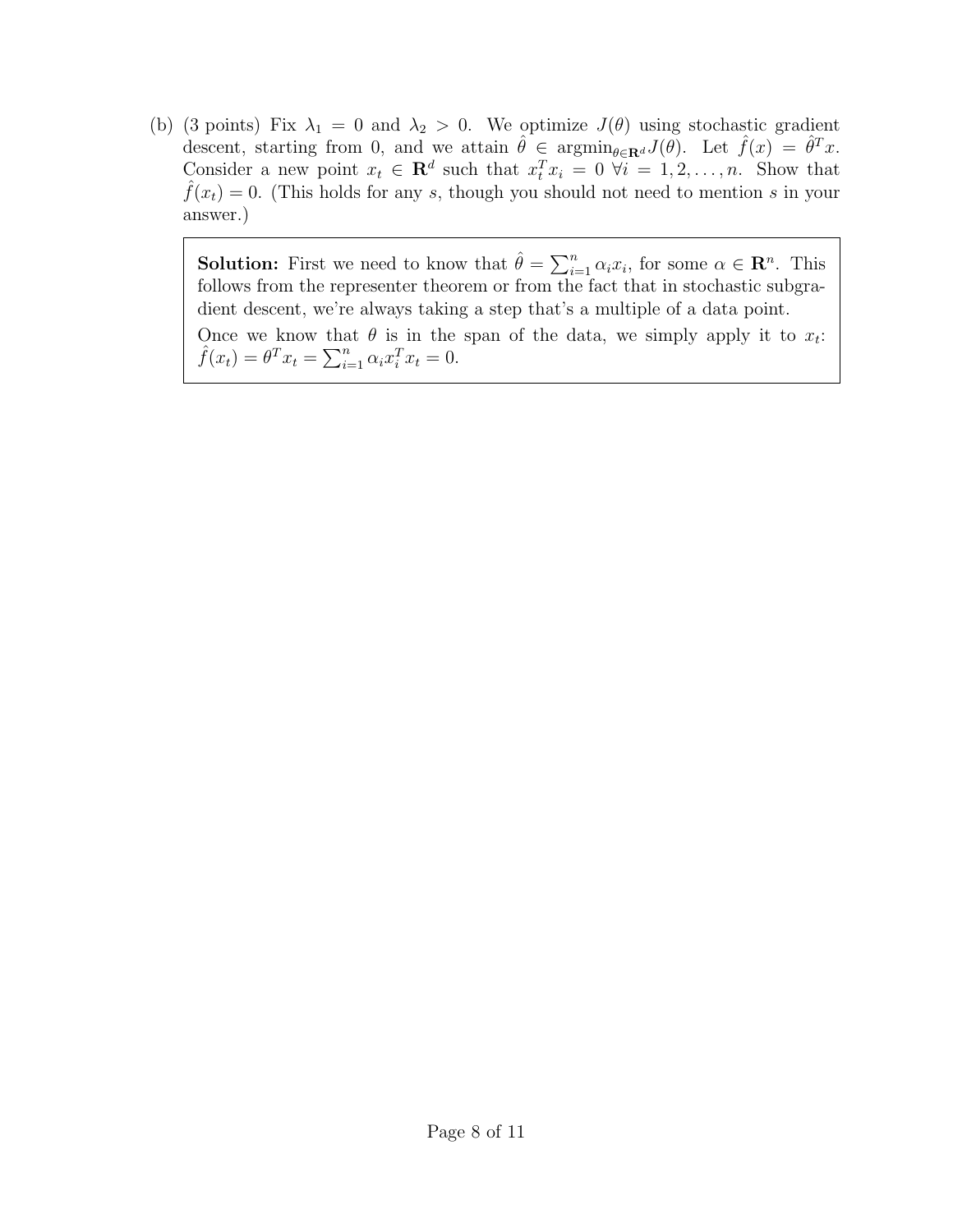- <span id="page-10-0"></span>6. Let  $k(x, x') = \exp(-\frac{1}{2\pi})$  $\frac{1}{2\sigma^2}||x-x'||^2_{\mathcal{X}}$ ,  $\sigma > 0$  be the radial basis function (RBF) kernel. By Mercer's theorem, the kernel k corresponds to a feature map  $\varphi : \mathcal{X} \to \mathcal{H}$  mapping inputs into an inner product space (actually a Hilbert space). Let  $|| \cdot ||_{\mathcal{H}}$  be the norm in H and  $|| \cdot ||_{\mathcal{X}}$  be the norm in  $\mathcal{X}$ .
	- (a) (4 points) Show that for any inputs  $x_1, x_2, x_3 \in \mathcal{X}$ ,  $||x_2 x_1||^2 \times ||x_3 x_1||^2 \times \implies$  $||\varphi(x_2) - \varphi(x_1)||_{\mathcal{H}}^2 \le ||\varphi(x_3) - \varphi(x_1)||_{\mathcal{H}}^2$ . (Hint: Expand  $||\varphi(x) - \varphi(x')||^2$  using inner products, and then derive the conclusion.)

## Solution:

$$
\|\varphi(x_2) - \varphi(x_1)\|_{\mathcal{H}}^2 = \langle \varphi(x_2), \varphi(x_2) \rangle + \langle \varphi(x_1), \varphi(x_1) \rangle - 2\langle \varphi(x_2), \varphi(x_1) \rangle \n= k(x_2, x_2) + k(x_1, x_1) - 2k(x_2, x_1) \n= 1 + 1 - 2 \exp(-\frac{1}{2} ||x_1 - x_2||_{\mathcal{H}}^2) \n\le 1 + 1 - 2 \exp(-\frac{1}{2} ||x_1 - x_3||_{\mathcal{H}}^2) \n\le k(x_3, x_3) + k(x_1, x_1) - 2k(x_3, x_1) \n\le \langle \varphi(x_3), \varphi(x_3) \rangle + \langle \varphi(x_1), \varphi(x_1) \rangle - 2\langle \varphi(x_3), \varphi(x_1) \rangle \n\le ||\varphi(x_3) - \varphi(x_1)||_{\mathcal{H}}^2
$$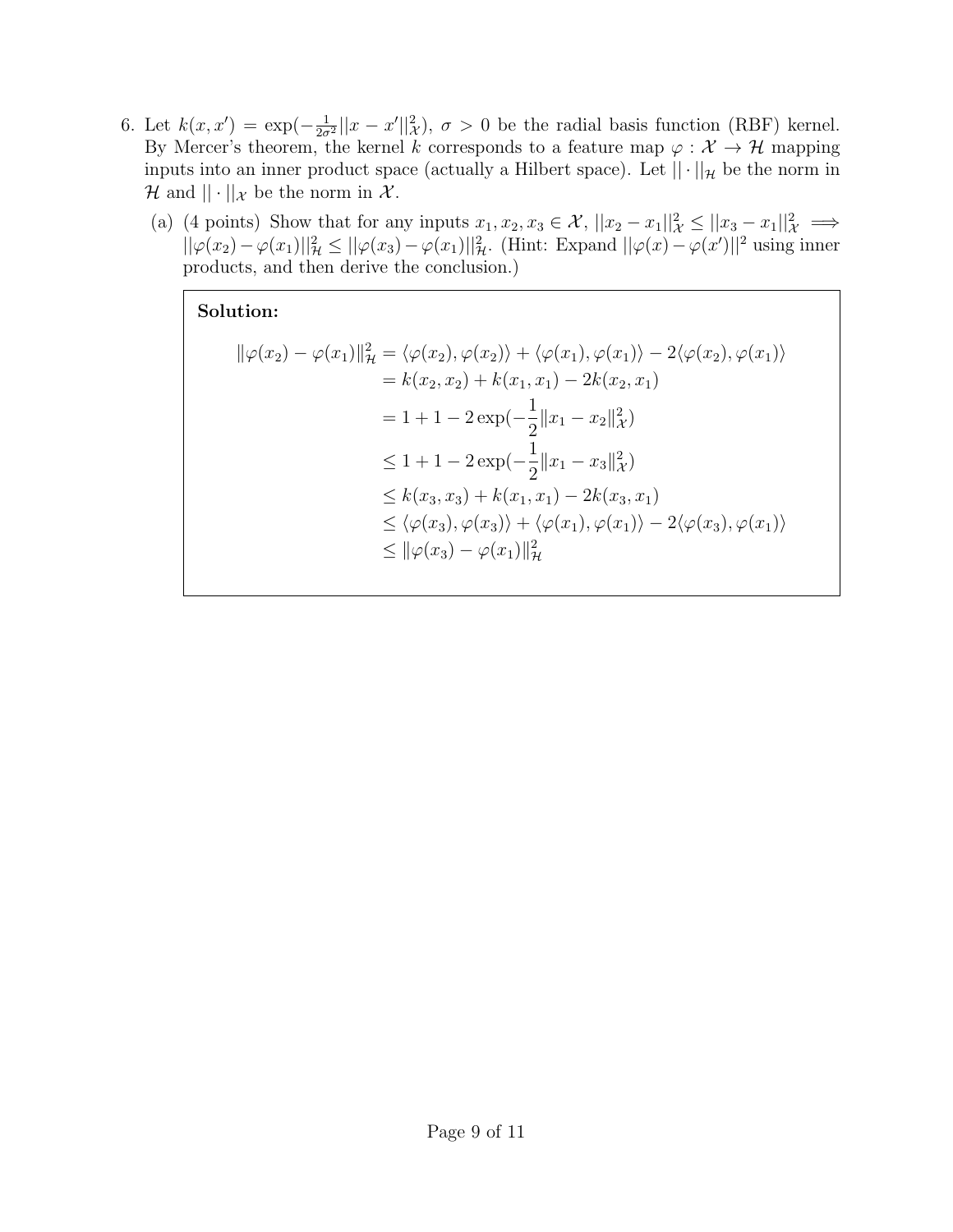<span id="page-11-0"></span>7. Consider the regression setting in which  $\mathcal{X} = \mathbf{R}^d$ ,  $\mathcal{Y} = \mathbf{R}$ , and  $\mathcal{A} = \mathbf{R}$  with a linear hypothesis space  $\mathcal{F} = \{f(x) = w^T x | w \in \mathbf{R}^d\}$  and the loss function

$$
\ell(\hat{y}, y) = (\hat{y} - y)^2
$$

where  $\hat{y}$  is the action and y is the outcome. Consider the objective function

$$
J(w) = \frac{1}{n} \sum_{i=1}^{n} \ell(w^{T} x_i, y_i) + \lambda ||w||,
$$

where  $||w|| = \sqrt{\sum_{i=1}^d w_i^2}$  is the  $\ell_2$  norm of w.

(a) (4 points) Provide a kernelized objective function  $J_k(\alpha): \mathbf{R}^n \to \mathbf{R}$ . You may write your answer in terms of the Gram matrix  $K \in \mathbb{R}^{n \times n}$ , defined as  $K_{ij} = x_i^T x_j$ .

Solution: The kernelized objective function is

$$
J_k(\alpha) = \frac{1}{n} \sum_{i=1}^n \ell((K\alpha)_i, y_i) + \lambda \sqrt{\alpha^T K \alpha}
$$